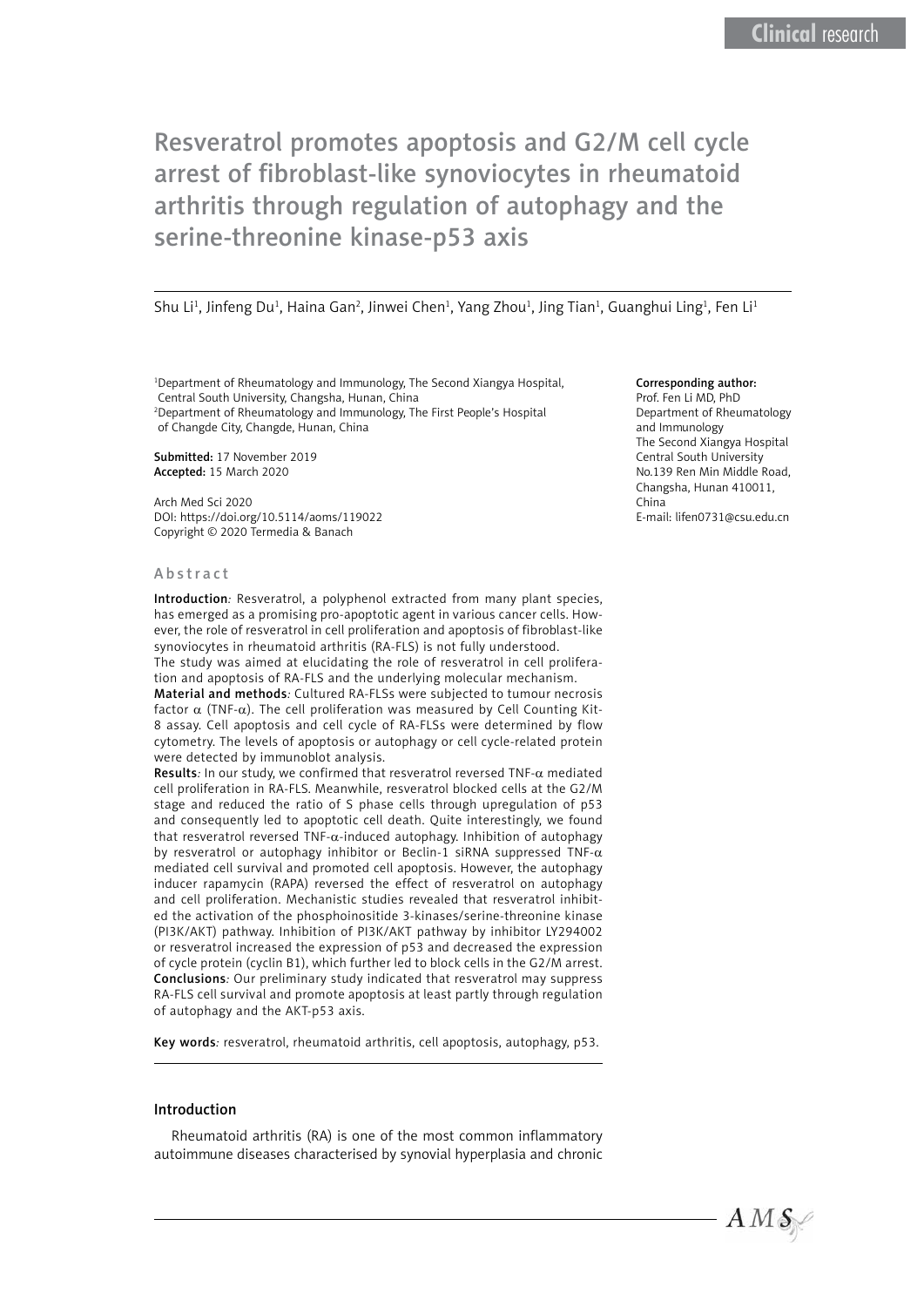joint inflammation, which lead to adjacent cartilage destruction and progressive bone erosion [1]. Tumour-like hyperplasia of fibroblast-like synoviocytes (FLS) has been well demonstrated as a major role in the pathological process of RA [2]. Tumour necrosis factor  $\alpha$  (TNF- $\alpha$ ) is regarded as one of the most central pro-inflammatory cytokines that significantly triggers the aberrant growth of fibroblast-like synoviocytes in rheumatoid arthritis (RA-FLS) and synovial inflammation [3]. Although treatment with disease-modifying antirheumatic drugs and biological agents have significantly improved the prognosis of patients, only a few patients achieve remission, and some patients are intolerant to such drugs [4, 5]. Therefore, it is important to explore new therapeutic targets and drugs for RA.

Resveratrol, a trans-3,4',5-trihydroxystilbene, is a natural polyphenol compound found in various plants, vegetables, and fruits. Resveratrol has been reported to have a cytotoxic effect on tumour cells without affecting normal cells and has emerged as a promising antitumour agent [6]. Numerous studies have verified that resveratrol has a remarkable efficacy in blocking tumour progression and metastasis [7, 8]. p53 is a tumour suppressor and plays a pivotal role in preventing tumour development by inducing cell cycle arrest at G0/G1 or G2/M stage and/or promoting cell apoptosis in response to genotoxic stress [9, 10]. Evidence shows that resveratrol blocked cell cycle at G0/G1 or G2/M phase and induced cancer cell apoptosis through upregulation and phosphorylation of p53 [11–13]. Moreover, in recent years, resveratrol has been reported to have an impact on the cell survival by regulating the expression of autophagy-related proteins and the autophagy signalling pathway [14, 15]. Although great progress has been made in understanding the underlying molecular mechanisms of resveratrol in inhibiting cell proliferation and inducing cell apoptosis in various melanoma cells, the role of resveratrol in RA-FLS cell proliferation and apoptosis and its underlying molecular mechanisms have not been completely elucidated.

In the present study, we aimed to investigate the role of resveratrol in TNF- $\alpha$ -induced autophagy and tumour-like proliferation of RA-FLS. We also explore whether resveratrol could inhibit TNF- $\alpha$ -induced cell proliferation or promote cell apoptosis via activation of p53 and the underlying mechanism by which resveratrol regulates the p53 pathway.

### Material and methods

### Reagents and antibodies

Reagents and antibodies were obtained from the following sources: recombinant TNF-a, resveratrol (Res),3-Methyladenine (3-MA), phosphoinositide 3-kinases (PI3K) inhibitor LY294002, chloroquine (CQ), rapamycin (RAPA), and dimethyl sulphoxide were purchased from Sigma-Aldrich (St. Louis, MO). Anti-Beclin-1,anti-LC3, anti-PI3K, anti-phospho-Akt,anti-Akt,anti-caspase3, anti-p53, anti-cycle protein and anti-β-actin were from Cell Signaling Technology (Beverly, MA); Horseradish peroxidase (HRP) conjugated anti-rabbit IgG, and HRP-conjugated anti-mouse IgG were from Cell Signal Technology (Beverly, MA). Beclin-1-siRNA(5'-CAGUUACAGAUGGAGCUAATT-3') and control scrambled siRNA(5'-CUUACGCU-GAGUACUUCGATT-3') were obtained from GENE (Shanghai, China). Neon™ Transfection System, foetal bovine serum (FBS), Dulbecco's modified Eagle's medium (DMEM), and other materials for cell culture were from Invitrogen (Karlsruhe, Germany).

### Cell culture

Synovial tissues were obtained from 6 active RA patients undergoing knee joint synovectomy or replacement (5 women, 1 man, aged 55–72 years). All patients were diagnosed according to the revised criteria of the American College of Rheumatology [16]. The study was approved by the Ethics Committee of XiangYa Second Hospital, Central South University (Hunan, China), and all patients provided written informed consent (ethical batch number: 2017-LS-S036). Fibroblast-like synoviocytes (FLS) were isolated as previously reported [17]. Cells were cultured in DMEM with 15% FBS under an atmosphere of 5%  $CO<sub>2</sub>$  and 95% air at 37°C. Cells from passages 2 to 6 were used in the study.

### Cell treatment

Fibroblast-like synoviocytes in RA were grown to approximately 80% confluence and subjected to serum-deprivation for 24 hours before experimental manipulation. Cells were treated with resveratrol or autophagy inhibitors or autophagy inducer or PI3K inhibitor LY294002 before TNF- $\alpha$ exposure. After 24-hour incubation, cells were collected for further analysis.

### siRNA transfection

Beclin-siRNA and control scrambled siRNA were transfected into RA-FLS at 80% confluent using a Neon™ Transfection System. Briefly, confluent cells were trypsinised and resuspended in resuspension buffer at a density of  $2 \times 10^5$  cells per 10  $\mu$ l of solution; 50 nM Beclin-siRNA and control scrambled siRNA were added separately. Cells were transfected by electroporation according to the manufacturer's instructions.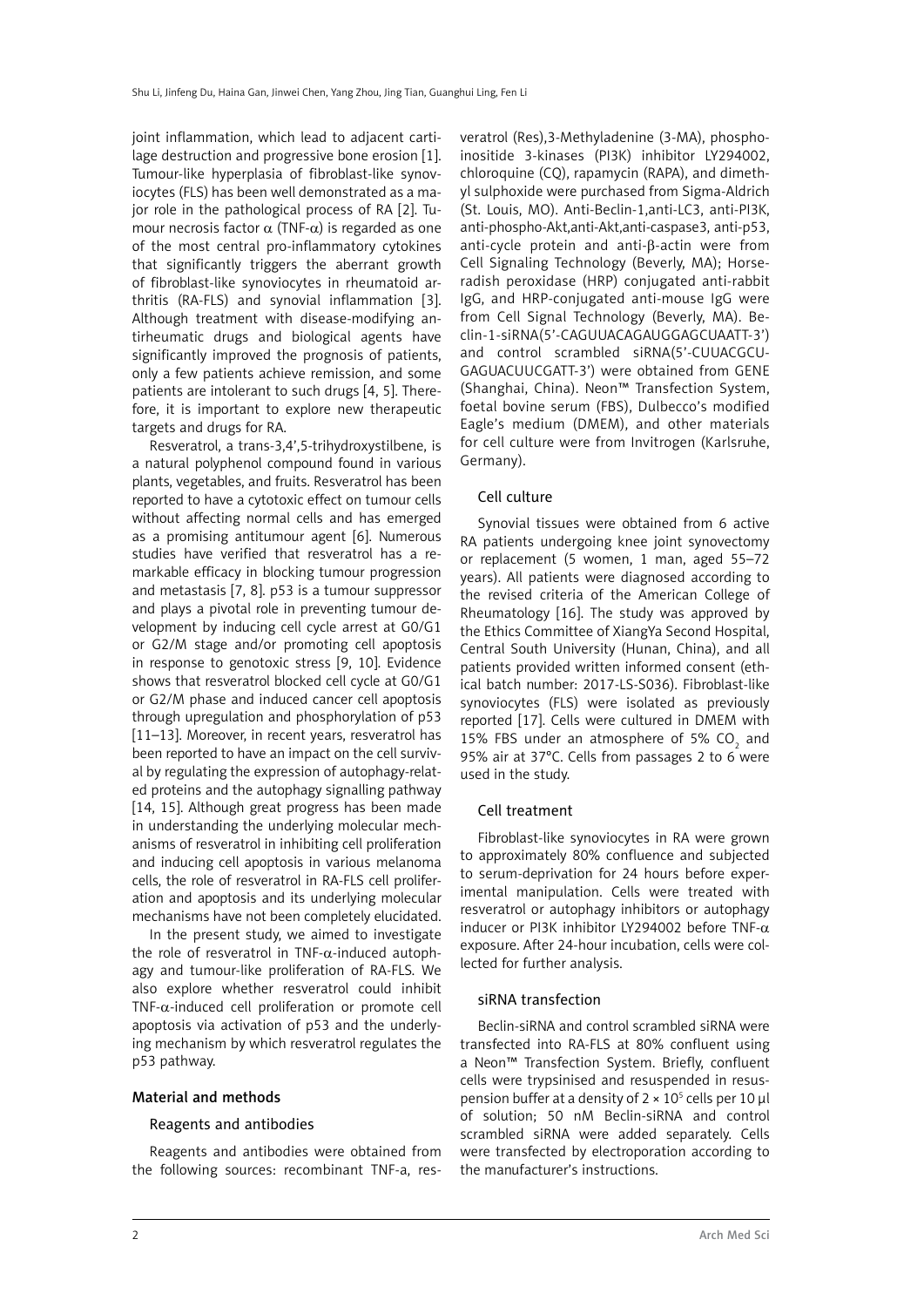### Analysis of cell proliferation

A Cell Counting Kit-8 (CCK-8) assay kit was used to determine the cell viability according to the manufacturer's instructions. 10 μl CCK-8 reagent was added to each well and the cells were incubated for 1 h at 37°C and 5% CO $_{\textrm{\tiny{2}}}$ . The absorbance of optical density was measured at 450 nm.

## Flow cytometry

The rate of cell apoptosis and cell cycle of FLS were assessed by flow cytometry (fluorescence-activated cell sorting). In brief, FLS cells suspension were washed, trypsinised, and collected by centrifugation, and then stained with Annexin V-FITC and propidium iodide (PI) by using the cell apoptosis detection kit. The percentage of apoptotic cells and the proportions of cells in G0-G1, S, and G2/M phase were determined by flow cytometric analysis.

### Western blotting

Total protein was extracted from RA-FLS using lysis buffer containing protease inhibitors. And all samples were separated by 10% SDS-PAGE and transferred onto PVDF membranes. The blots were incubated with specific antibodies against Beclin-1, LC3, PI3K, serine-threonine kinase (AKT), p-AKT, cycle protein (cyclin B1), p53, and cleavedcaspase3 or β-actin, respectively. Expression of specific proteins was detected using an enhanced chemiluminescence system, and densitometric analysis was performed as previous described.

# Statistical analysis

All experiments were repeated at least three times. The distribution of the statistical data was identified by Kolmogorov-Smirnov (K–S) test and the graphical assessment of normality. All data conformed to normal distribution and were expressed as mean ± standard deviation. Statistical analysis was performed with Student s t-test and one-way analysis of variance, and *p* < 0.05 was considered statistically significant.

# Results

Resveratrol reversed tumour necrosis factor  $\alpha$ -mediated cell proliferation and promoted cell apoptosis in fibroblast-like synoviocytes in rheumatoid arthritis cells

To address the role of resveratrol in RA synovial fibroblast proliferation and apoptosis, RA-FLSs were treated with 50 μM resveratrol 1 hour before exposure to TNF- $\alpha$  (10 ng/ml). Cell viability and the rate of cell apoptosis or cell cycle of RA-FLSs were determined by CCK-8 and flow cytometric

analysis, respectively. As shown in Figure 1, cell viability was significantly increased after TNF- $\alpha$ incubation for 48 hours (115.33%) compared with the control group (100%). Notably, treatment with resveratrol effectively reversed TNF- $\alpha$ -induced cell proliferation (100.69%). In addition, the rate of cell apoptosis was similar between the control group (8.33%) and the TNF- $\alpha$  group (10.78%). However, resveratrol treatment could augment cell apoptosis (29.08%) compared with the TNF- $\alpha$  group. Our data indicate that resveratrol could suppress cell survival and trigger apoptosis in RA-FLS.

### Resveratrol promoted cell apoptosis by regulation of autophagy flux

There is considerable evidence demonstrating that autophagy plays a dual role in either promoting cell survival or triggering cell death [18]. To elucidate the effect of resveratrol on autophagy flux, we treated cells with 50 μM resveratrol. To ascertain whether resveratrol inhibited cell survival and promoted cell apoptosis by regulation of autophagy flux, cells were treated with autophagy inhibitor 3-MA (10mM) or CQ (50 μM) or Beclin-1 siRNA (50nM) or autophagy inducer RAPA (10nM) before exposure to TNF- $\alpha$  (10 ng/ml). The ratio of cell proliferation and apoptosis were determined by CCK-8 assay and flow cytometry kit separately. In the present study, our data clearly showed that resveratrol downregulated the expression of autophagy-related protein Beclin-1 and attenuated the TNF-α-induced LC3-I to LC3-II conversion, while increasing the expression of cleaved-caspase 3 (Figure 2 A and B). Inhibition of autophagy by resveratrol or autophagy inhibitors (3-MA and CQ) or Beclin-1 siRNA significantly increased the percentage of cell apoptosis and suppressed cell survival compared to the TNF- $\alpha$  group (Figure 2 C–G). However, autophagy inducer RAPA partly reversed the effect of resveratrol on cell autophagy and cell survival (Figure 2 H–I). Taken together, these findings suggest that TNF- $\alpha$ -induced autophagy plays an important role in TNF- $\alpha$ -induced cell apoptosis resistance, and resveratrol suppressed cell proliferation and promoted cell apoptosis at least partly through regulation of Beclin-1-related autophagy pathway.

### Resveratrol inhibited tumour necrosis factor  $\alpha$  induced cell proliferation by regulating p53 and cell cycle in fibroblastlike synoviocytes in rheumatoid arthritis

Ample evidence demonstrated that tumour suppressor protein p53 was involved in the RA pathological process [3, 19, 20]. However, whether p53 is involved in resveratrol-induced cell apoptosis of synovial fibroblasts is still unknown. In this study, the level of p53 and cyclin B1 and the ratio of cells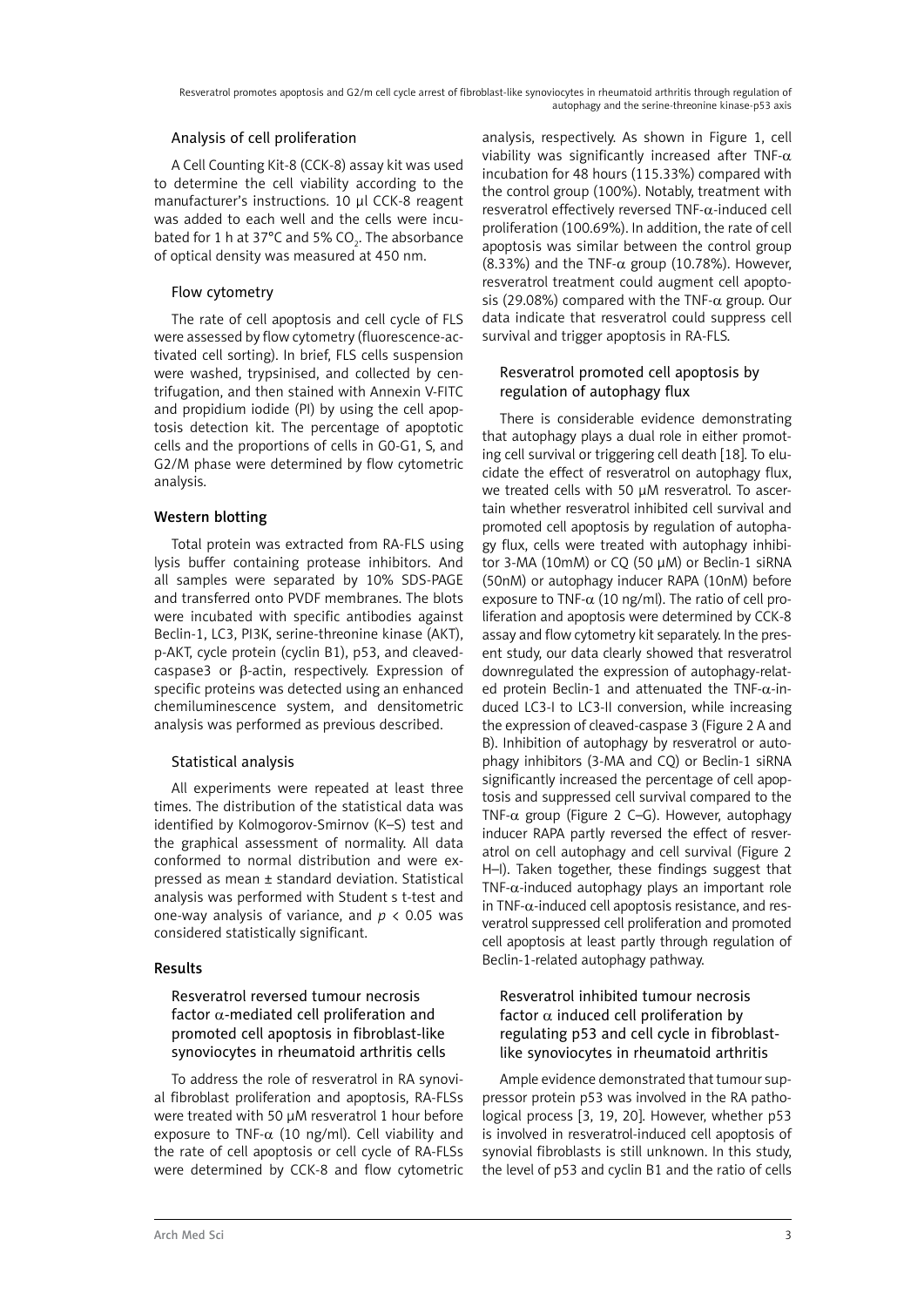

Annevin V

Figure 1. Effects of resveratrol on cell apoptosis and cell proliferation in fibroblast-like synoviocytes in rheumatoid arthritis (RA-FLS) cells induced by tumor necrosis factor  $\alpha$  (TNF- $\alpha$ ).  $A$  – Cell proliferation was detected by Cell Counting Kit-8 method. Quantified histograms of cell viability of RA-FLS cells in different groups are shown in Figure 1A. B – Apoptosis cells were evaluated by flow cytometry using annexin V/propidium iodide staining. Quantified histograms of apoptosis RA-FLS cells in different groups are shown in Figure 1B. C – Representative images showed resveratrol treatment could augment celi apoptosis compared with the cells treated with TNF-a alone. Data are expressed as mean ± SEM of separate experiments performed in triplicate

\**p < 0.05 compared with control group. #p < 0.05 compared with TNF-*α *group.*

in different cell cycle stage after resveratrol treatment were evaluated by immunoblotting and flow cytometry methods, respectively. Our data showed that resveratrol upregulated the expression of p53 level and downregulated the cell cycle protein cyclin B1 level compared with TNF- $\alpha$ -alone group (Figure 3 A and B). Meanwhile, resveratrol could block cell cycle arrest at the G2/M phase, and the ratio of cells in S phase was obviously decreased (Figure 3 C and D). These findings revealed that resveratrol rescued RA-FLS cells from TNF-α-induced proliferation by upregulation of p53 and downregulation of cell cycle protein cyclin B1, which further led to cells stagnated at the G2/M phase.

### Resveratrol-induced cell cycle stagnated at G2/M phase by regulation of the serinethreonine kinase-p53 axis in fibroblast-like synoviocytes in rheumatoid arthritis

To further elucidate the underlying molecular mechanism by which resveratrol inhibits TNF- $\alpha$ induced cell survival in RA synovial fibroblasts, the effect of resveratrol on the expression of AKT

and phosphorylation of p-AKT was determined by western blot. Compared with the control group, TNF- $\alpha$  increased the expression of p-AKT and AKT in RA-FLS. However, treatment with resveratrol abolished the effect of  $TNF-\alpha$ . Next, we investigated the effect of PI3K inhibitor LY294002 on the cell viability and the expression of cell cycle related proteins (p53 and cyclin B1). As shown in Figure 3, compared with TNF- $\alpha$  alone group, PI3K inhibitor LY294002 remarkably reduced the cell viability. Interestingly, we found that, compared with TNF- $\alpha$ group, resveratrol and PI3K inhibitor LY294002 treatment upregulated the expression of p53 and downregulated the expression of cyclin B1, further blocked cell cycle arrest at the G2/M phase, and decreased the ratio of S phase cells (Figure 3). Taken together, all these results suggest that resveratrol may induce cell arrest at the G2/M phase partly through regulation of the AKT/p53 axis.

### Discussion

In this study, we demonstrated that resveratrol can effectively inhibit cell proliferation and pro-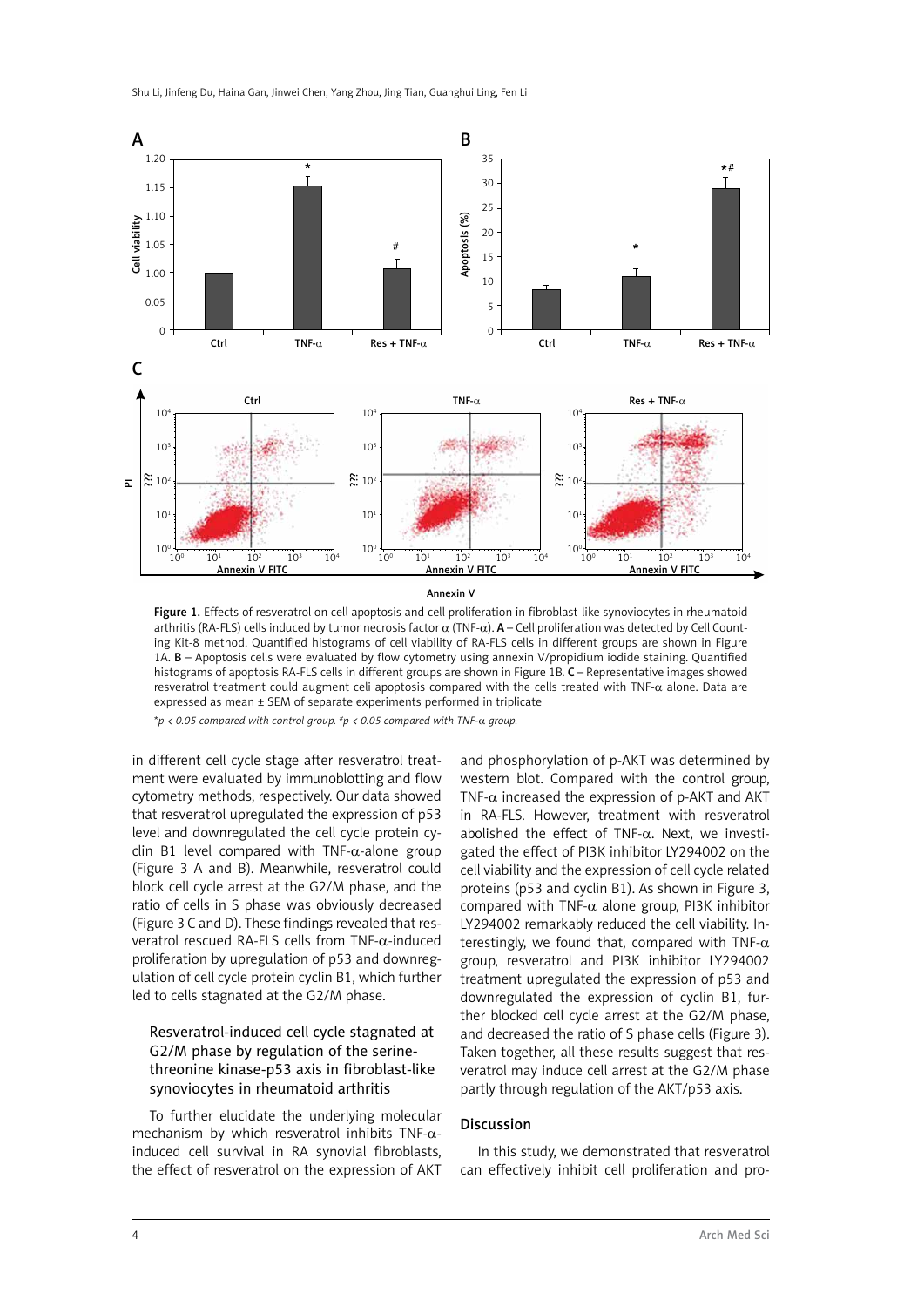

Figure 2. Resveratrol inhibited tumour necrosis factor  $α$  (TNF- $α$ ) induced cell proliferation and promoted cell apoptosis by regulation of autophagy flux in fibroblast-like synoviocytes in rheumatoid arthritis (RA-FLS) cells. A - The effect of resveratrol on the expression of Beclin-1, LC3-I, LC3-II, and cleaved-caspase 3 were assessed by western blot method. B – Protein expression levels of the indicated proteins were quantitatively analysed by densitometry and normalised with β-actin. C – Apoptosis cells were evaluated by flow cytometry using annexin V/ propidiumiodide (PI) staining. D – Quantified histograms of apoptosis RA-FLS cells in different groups. E – Cell proliferation was detected by Cell Counting Kit-8 method. F – The effect of knockdown of Beclin-1 expression on autophagy and apoptosis. G – The effect of knockdown of Beclin-1 expression on cell proliferation

\**p < 0.05 compared with control group. #p < 0.05 compared with TNF-*α *group. &p < 0.05 compared with Res+TNF-*α *group.*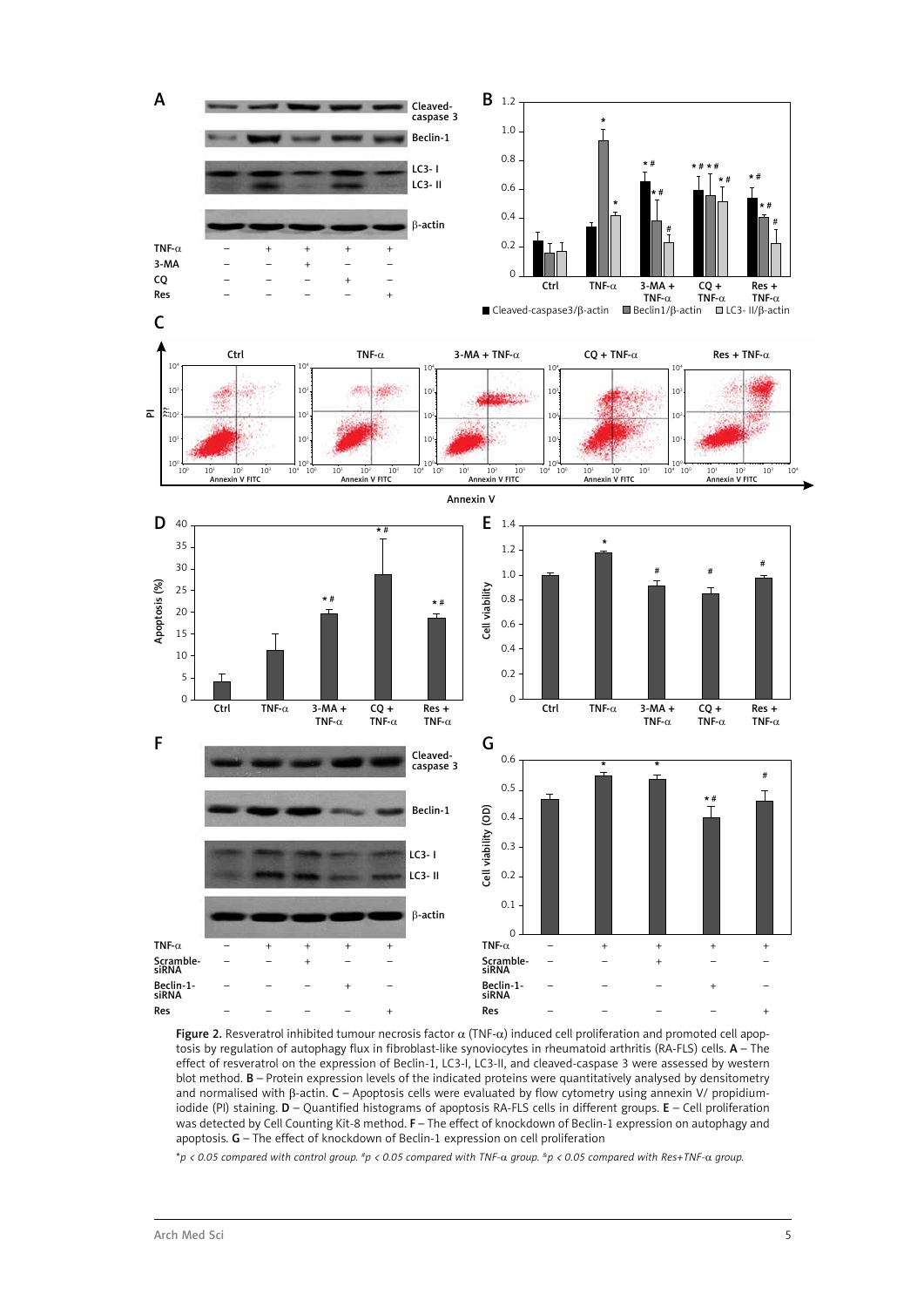

Figure 2. Cont. H - The effect of resveratrol on the expression of Beclin-1, LC3-II, and cleaved-caspase3 was reversed by autophagy inducer rapamycin (RAPA). I – The effect of resveratrol on cell proliferation was reversed by autophagy inducer RAPA. Data are expressed as mean ± SEM of 3 independent experiments

*p < 0.05 compared with control group. #p < 0.05 compared with TNF-*α *group. &p < 0.05 compared with Res+TNF-*α *group.*

mote cell apoptosis by regulation of autophagy flux in RA-FLS. Simultaneously, resveratrol reversed TNF-α-induced synovial fibroblasts proliferation by upregulation of p53. Moreover, resveratrol and PI3K inhibitor (LY294002) treatment concurrently decreased the expression of p-AKT and AKT and downregulated the expression of cyclin B1, and further blocked cell cycle arrest at the G2/M phase. Our findings indicate that resveratrol abolishes the promotive effect of TNF- $\alpha$  on cell proliferation in RA-FLS by regulation of autophagy and cell cycle. Furthermore, as summarised in Figure 4, resveratrol suppresses cell survival and triggers cell apoptosis, at least in part, through downregulation of autophagy and the mechanism involved in PI3K/AKT pathway-mediated upregulation of p53 expression and downregulation of cyclin B1.

Numerous previous studies have demonstrated that resveratrol has antioxidant, anticancerogenic, and immunomodulatory properties. It is well documented that resveratrol has remarkable efficacy in inhibiting cell proliferation and promotes cell apoptosis in various tumour cells [21–23]. However, the role of resveratrol in regulating TNF- $\alpha$ -induced tumour-like growth of synovial fibroblasts and its underlying mechanisms have not been fully illustrated. Autophagy is an evolutionarily conserved degradative process involved in clearance or turnover of misfolded proteins and damaged organelles. Autophagy is thought to be involved in a variety of pathological and physiological events. Ample evidence has clarified that autophagy plays a central role in cell survival, cell death, and intracellular homeostasis [24–26]. Recent studies suggest autophagy is a double-edged sword in tumourigenesis and metastasis. Autophagy can serve as a pro-survival or pro-death stress response in different conditions [27–29]. Recent evidence has shown that autophagy is involved in various immune processes and plays an important role in regulating the release of inflammatory cytokines and the pathological process of bone destruction in RA [30, 31]. Our previous study showed that the autophagy inhibitors 3-MA and CQ abolished the effect of TNF- $\alpha$ -mediated apoptosis resistance in synovial fibroblasts [16]. However, it has never been investigated whether autophagy is involved in the mechanism of resveratrol-mediated synovial fibroblast apoptosis. In the present study, our findings showed that resveratrol treatment prevented TNF-α-induced autophagy by downregulation of the expression of Beclin-1 and LC3-II in RA-FLS. Autophagy pharmacological inhibitors 3-MA and CQ or knockdown of the expression of Beclin-1 could reverse TNF-α-induced cell proliferation and increase the expression of cleaved caspase 3 level and the percentage of cell apoptosis. Autophagy pharmacological inducer RAPA could partly reverse the effect of resveratrol on cell proliferation and apoptosis. Taken together, all these data suggest that resveratrol could inhibit TNF- $\alpha$ -induced cell proliferation and promote cell apoptosis at least partly through downregulation of Beclin-1, further inhibiting  $TNF-\alpha$ -induced autophagy in RA-FLS.

p53, a tumour-suppressor protein, plays a central role in the induction of cell cycle arrest and cell apoptosis in response to diverse cellular stimuli. Accumulating evidence has demonstrated that p53 plays a crucial role in RA-FLS cell apoptosis [3, 20, 32]. p53 signalling pathway has become a promising target in the treatment of RA. In recent years, resveratrol has been demonstrated to trigger cell apoptosis in certain cancer types by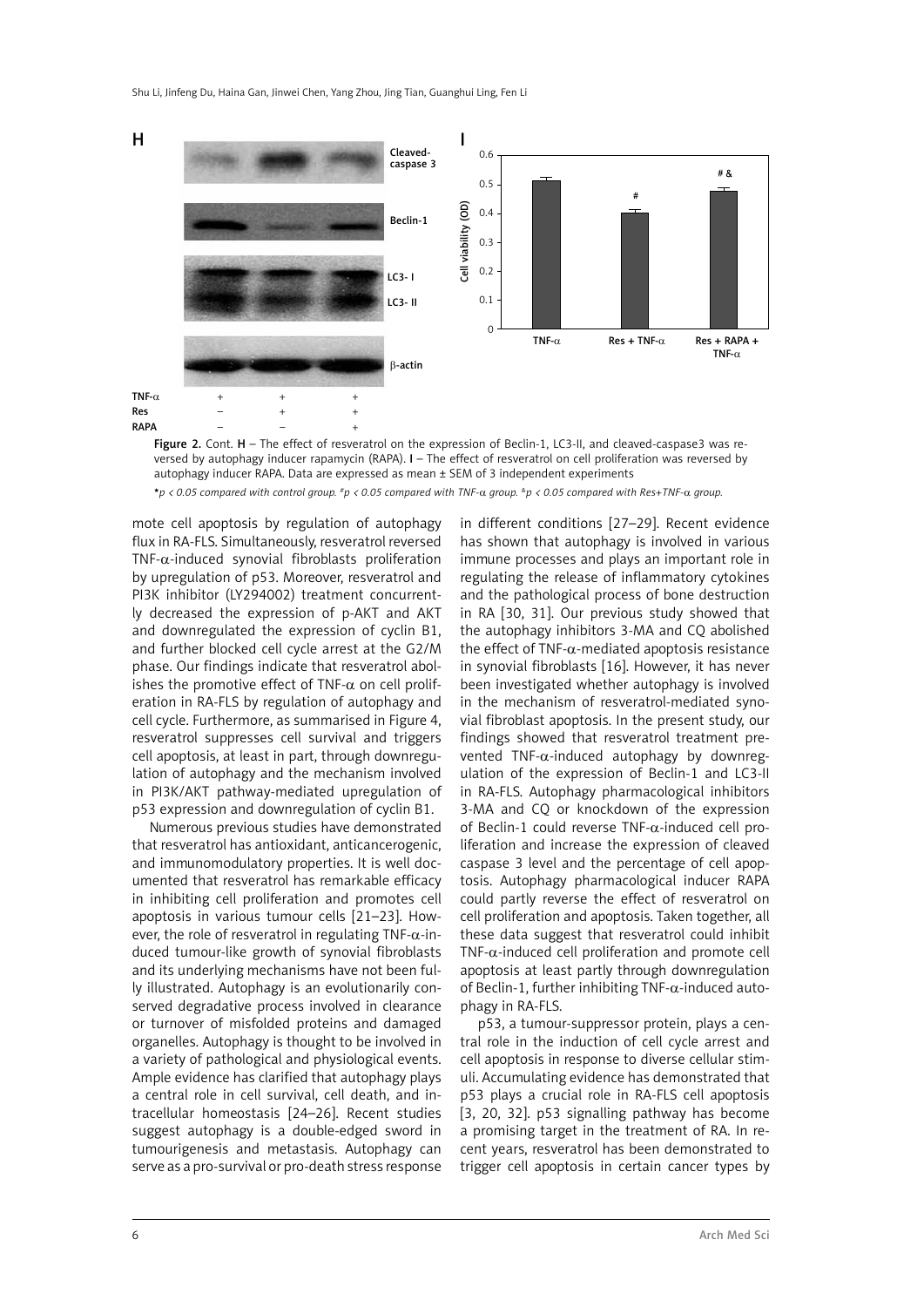Resveratrol promotes apoptosis and G2/m cell cycle arrest of fibroblast-like synoviocytes in rheumatoid arthritis through regulation of autophagy and the serine-threonine kinase-p53 axis



Figure 3. Effects of resveratrol or phosphoinositide 3-kinase (PI3K) inhibitor (LY294002) on the phosphoinositide 3-kinase/serine-threonine kinase (PI3K/AKT) pathway and cell cycle in fibroblast-like synoviocytes in rheumatoid arthritis cells treatment with tumour necrosis factor  $α$  (TNF- $α$ ).  $A$  – The expression of p-AKT, AKT, p53, and cell cycle-related cycle protein were detected by western blot in different groups. B – Protein expression levels of the indicated proteins were quantitatively analysed by densitometry and normaliesd with β-actin. C – Cell cycle was detected by flow cytometry method

*p < 0.05 compared with control group. #p < 0.05 compared with TNF-*α *group.*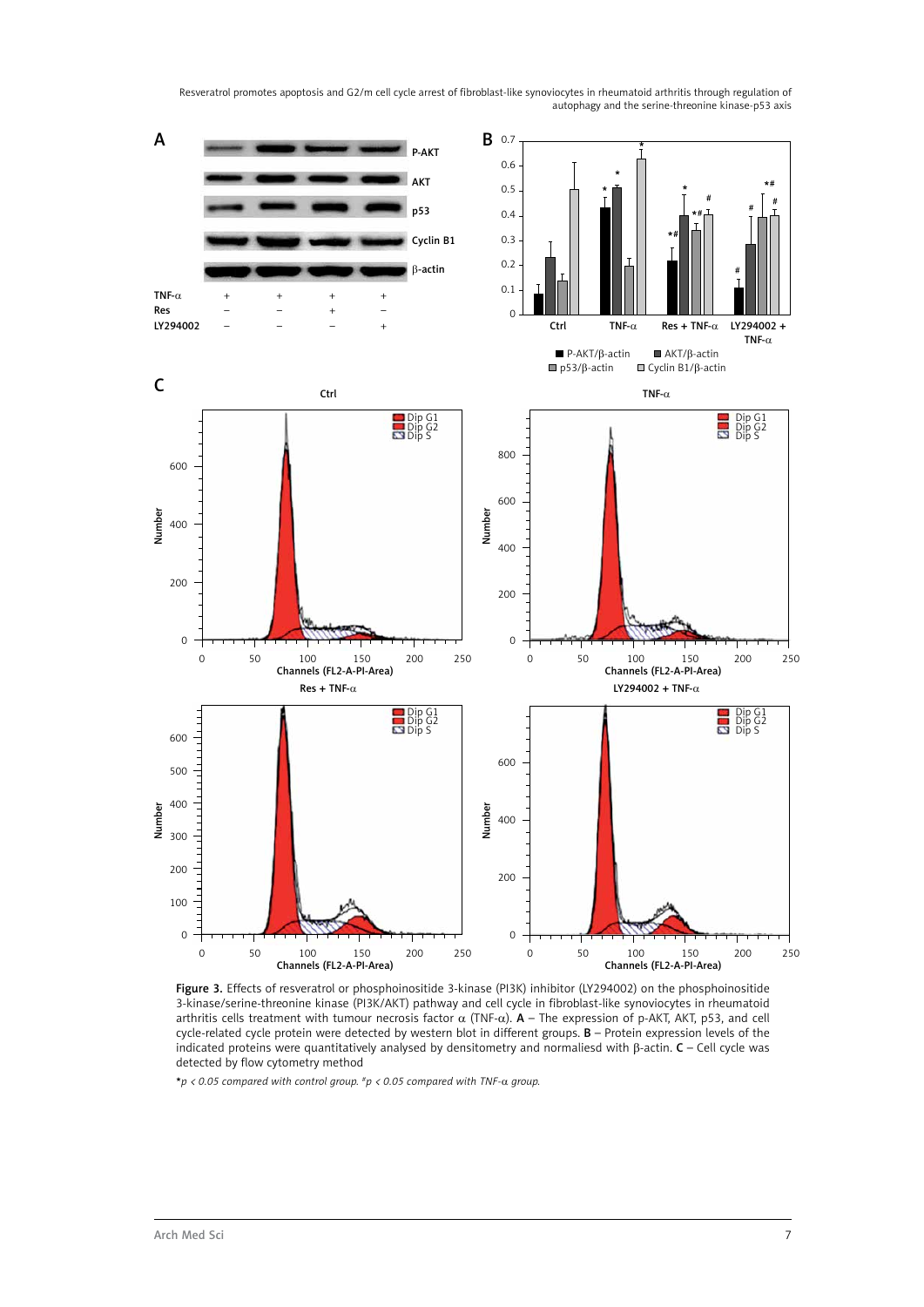

Figure 3. Cont.  $D -$  Quantitative analysis of the ratio of cells in different cell cycle stages.  $E -$  Cell viability was detected by Cell Counting Kit-8 assay. Data are expressed as mean ± SEM of 3 independent experiments \**p < 0.05 compared with control group. #p < 0.05 compared with TNF-*α *group.*



Figure 4. Simplified schematic shows the role and potential molecular mechanism of resveratrol in inhibiting TNF- $\alpha$  induced tumor-like proliferation of RA-FLS. Treatment with resveratrol suppressed cell survival and promoted cell apoptosis by downregulation of TNF- $\alpha$  -induced autophagy and upregulation of p53 in RA-FLS

upregulation of p53 [33, 34]. In the present study, we hypothesised that resveratrol, a natural polyphenol compound, could induce cell apoptosis in a p53-dependent manner in RA-FLS. Consistent with this hypothesis, our data showed that resveratrol obviously upregulated tumour suppressor protein p53 and downregulated cell cycle-related protein cyclin B1 compared with the TNF- $\alpha$ -alone group, which further led to cell cycle stagnation at the G2/M phase, and the ratio of cells in S phase was obviously reduced. Our data indicated that resveratrol may regulate p53 and cell cycle in RA-FLS.

Additionally, we found that TNF- $\alpha$  exposure increased AKT and p-AKT levels in RA-FLS cells compared to controls. However, upon treatment with resveratrol or PI3K inhibitor LY294002, the expression of p-AKT and AKT was obviously decreased, which further led to upregulation of p53 and down-

regulation of cyclin B1, resulting in cells arrested at G2/M stage, and the ratio of cells in the S phase was decreased. Taken together, these findings suggested that resveratrol suppressed RA-FLS cell survival and promoted cell apoptosis partly through the AKT-p53-cyclin B1 axis. Due to the small number of patients ( $n = 6$ ) in the present study, the results require confirmation in further research.

In conclusion, our preliminary study demonstrates for the first time that resveratrol plays an important role in abolishing the effect of TNF- $\alpha$ -mediated apoptosis resistance in RA synovial fibroblasts. Resveratrol reversed TNF-α-induced cell survival and triggered cell apoptosis in RA-FLS at least partly through downregulation of Beclin-1 expression and inhibition ohe f tp53-cycin B1 axis, which sheds light on new therapies for RA.

#### Acknowledgements

This study was supported by grants from the Hunan Provincial Natural Science Foundation of China (No. 2019JJ50895) and National Natural Science Foundation of China Youth Fund (No. 81302567, No. 81601436).

#### Conflicts of interests

The authors declare no conflicts of interest.

### References

- 1. [Calabresi E,](https://www.ncbi.nlm.nih.gov/pubmed/?term=Calabresi E%5BAuthor%5D&cauthor=true&cauthor_uid=29716677) [Petrelli F](https://www.ncbi.nlm.nih.gov/pubmed/?term=Petrelli F%5BAuthor%5D&cauthor=true&cauthor_uid=29716677), [Bonifacio AF,](https://www.ncbi.nlm.nih.gov/pubmed/?term=Bonifacio AF%5BAuthor%5D&cauthor=true&cauthor_uid=29716677) [Puxeddu I](https://www.ncbi.nlm.nih.gov/pubmed/?term=Puxeddu I%5BAuthor%5D&cauthor=true&cauthor_uid=29716677), [Alunno A](https://www.ncbi.nlm.nih.gov/pubmed/?term=Alunno A%5BAuthor%5D&cauthor=true&cauthor_uid=29716677). One year in review 2018: pathogenesis of rheumatoid arthritis. [Clin Exp Rheumatol](https://www.ncbi.nlm.nih.gov/pubmed/29716677) 2018; 36: 175-84.
- 2. Yu S, Lu Y, Zong M, Tan Q, Fan L. [Hypoxia-induced miR-](https://www.ncbi.nlm.nih.gov/pubmed/30894209)191-C/EBPβ [signaling regulates cell proliferation and](https://www.ncbi.nlm.nih.gov/pubmed/30894209) [apoptosis of fibroblast-like synoviocytes from patients](https://www.ncbi.nlm.nih.gov/pubmed/30894209) [with rheumatoid arthritis.](https://www.ncbi.nlm.nih.gov/pubmed/30894209) Arthritis Res Ther 2019; 21: 78.
- 3. Gu X, Gu B, Lv X, et al. [1, 25-dihydroxy-vitamin D3 with](https://www.ncbi.nlm.nih.gov/pubmed/27763638) [tumor necrosis factor-alpha protects against rheuma](https://www.ncbi.nlm.nih.gov/pubmed/27763638)[toid arthritis by promoting p53 acetylation-mediated](https://www.ncbi.nlm.nih.gov/pubmed/27763638) [apoptosis via Sirt1 in synoviocytes.](https://www.ncbi.nlm.nih.gov/pubmed/27763638) Cell Death Dis 2016; 7: e2423.